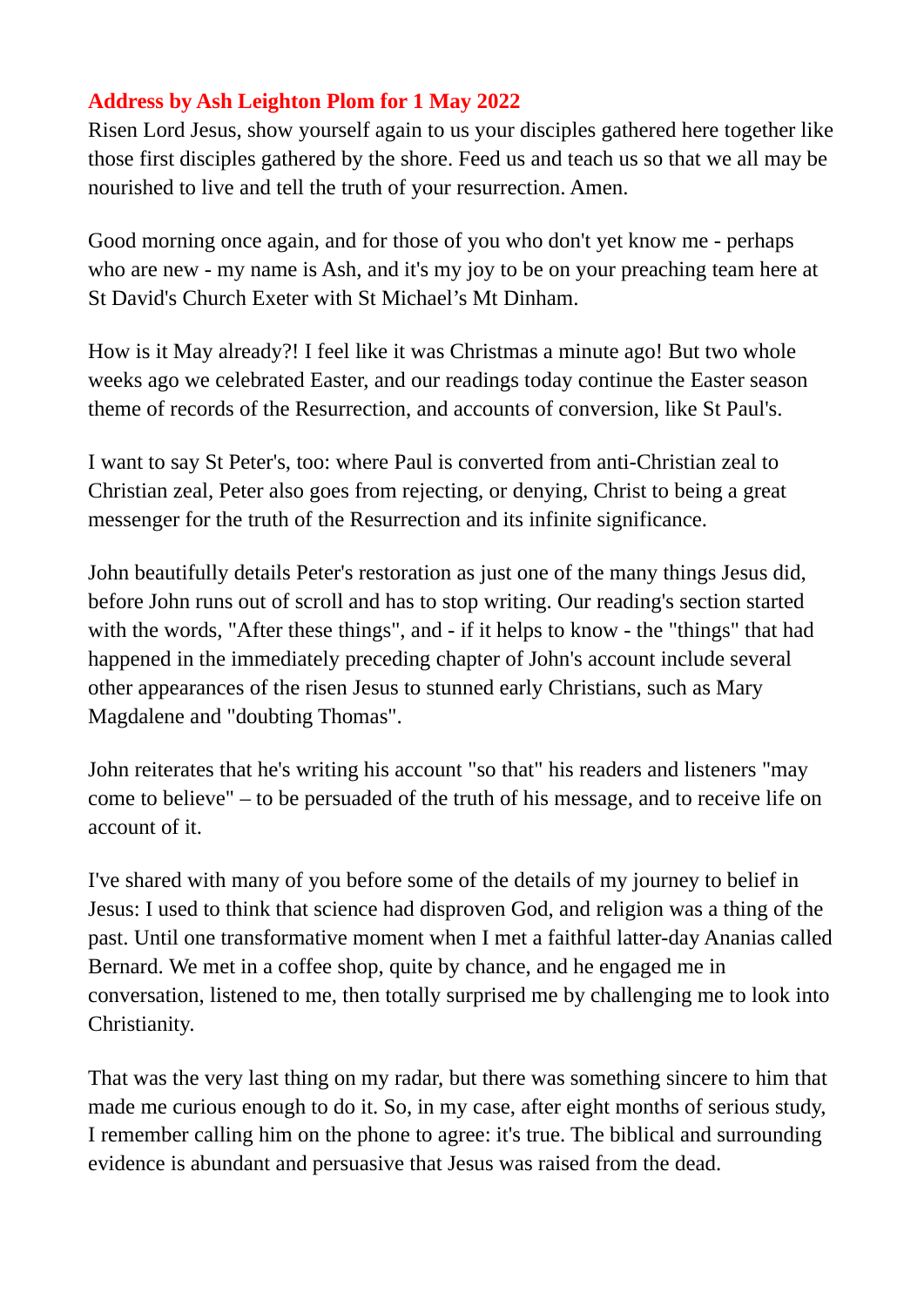Now, I know some people think that sharing the faith is the job of clergy or other Christian leaders. But we should remember that Peter, John, Mary and so on were all ordinary people who God used to tell others about his glorious deeds.

Similarly, throughout the epistles, Paul for example uses phrases like "we have this treasure", and "we have this ministry" - "we", not "I". I recommend Edward L. Smither's great book, Mission in the Early Church, which makes the point that this is how the news of the Resurrection was passed from person to person: ordinary people telling others the incredible facts about Jesus as they went about their daily lives and business.

This is how it's passed on today, as well: ordinary people sharing their belief and reasons for their belief with others. Indeed, current research shows that conversations about Jesus with friends and strangers are how most people nowadays become Christians.

About 67% of people in the UK know a Christian, but only 1% know a church leader. So the majority of opportunities for these conversations are with Christians who aren't church leaders.

I myself am evidence for this. I wouldn't likely have met with a church leader, but someone I was chatting with in a coffee shop just invited me to explore Christian faith.

[Year by year, the number of people attending church in this country is currently tanking. So we can't assume people will opt in to come and hear the Easter message, the amazing scriptural witness, that Jesus died and rose again.]

Happily, we have a lot of resources available to us right now to help. You can invite people to coffee and cake (on a Tuesday or Thursday at St David's or Wednesday at St Michael's). No agenda needed for the conversation, just a nice place to meet, and introduce them to the space. Then while they're here, you can give them a copy of the magazine.

I did this with one of the school mums last term, just invited her to coffee, gave her a magazine, and now she's a regular and has joined the volunteering team.

We also have a number of musical events you could invite friends and neighbours to: next Sunday at 4pm we have an acoustic session of music and conversation that will be a great time to bring friends to. And in a couple of weeks, we have the concert